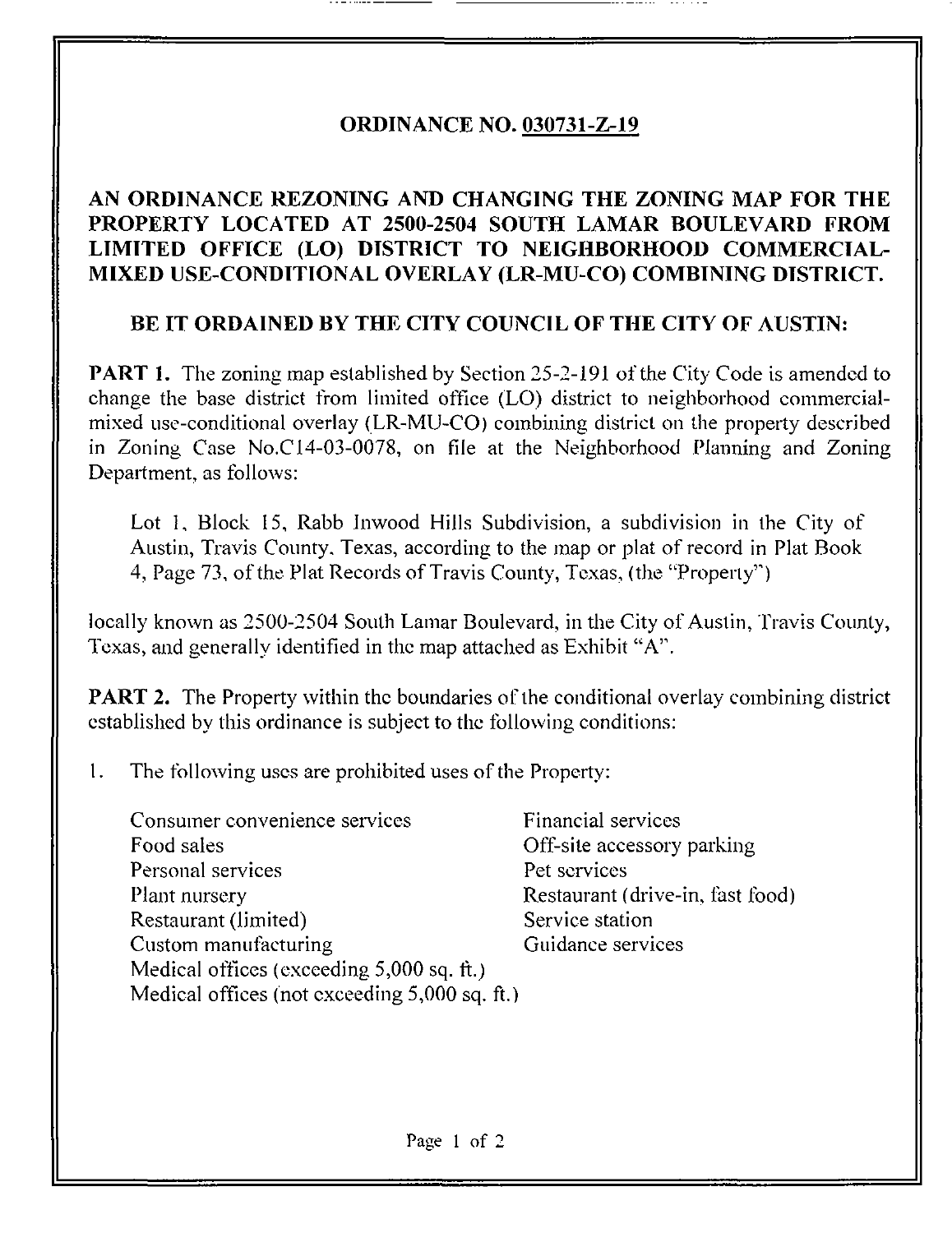2. The following uses are conditional uses of the Property:

College and university facilities Private secondary educational facilities

3. Commercial loading and unloading from Montclaire Street is prohibited.

Except as specifically restricted under this ordinance, the Property may be developed and used in accordance with the regulations established for the neighborhood commercial (LR) base district and other applicable requirements of the City Code.

PART 3. The Council waives the requirements of Sections 2-2-3 and 2-2-7 of the City Code for this ordinance.

PART 4. This ordinance takes effect on August 11, 2003.

## PASSED AND APPROVED

| S<br>S<br>S<br>S<br><b>July 31</b><br>, 2003                            |                                                                      |
|-------------------------------------------------------------------------|----------------------------------------------------------------------|
| TTEST:<br><b>APPROVED:</b><br>Sedora <i>Veffertion</i><br>City Attorney | Will Wynn<br>Mayor<br>owr<br>Shirley $\Lambda$ . Brown<br>City Clerk |
|                                                                         |                                                                      |
|                                                                         |                                                                      |
| Page 2 of 2                                                             |                                                                      |